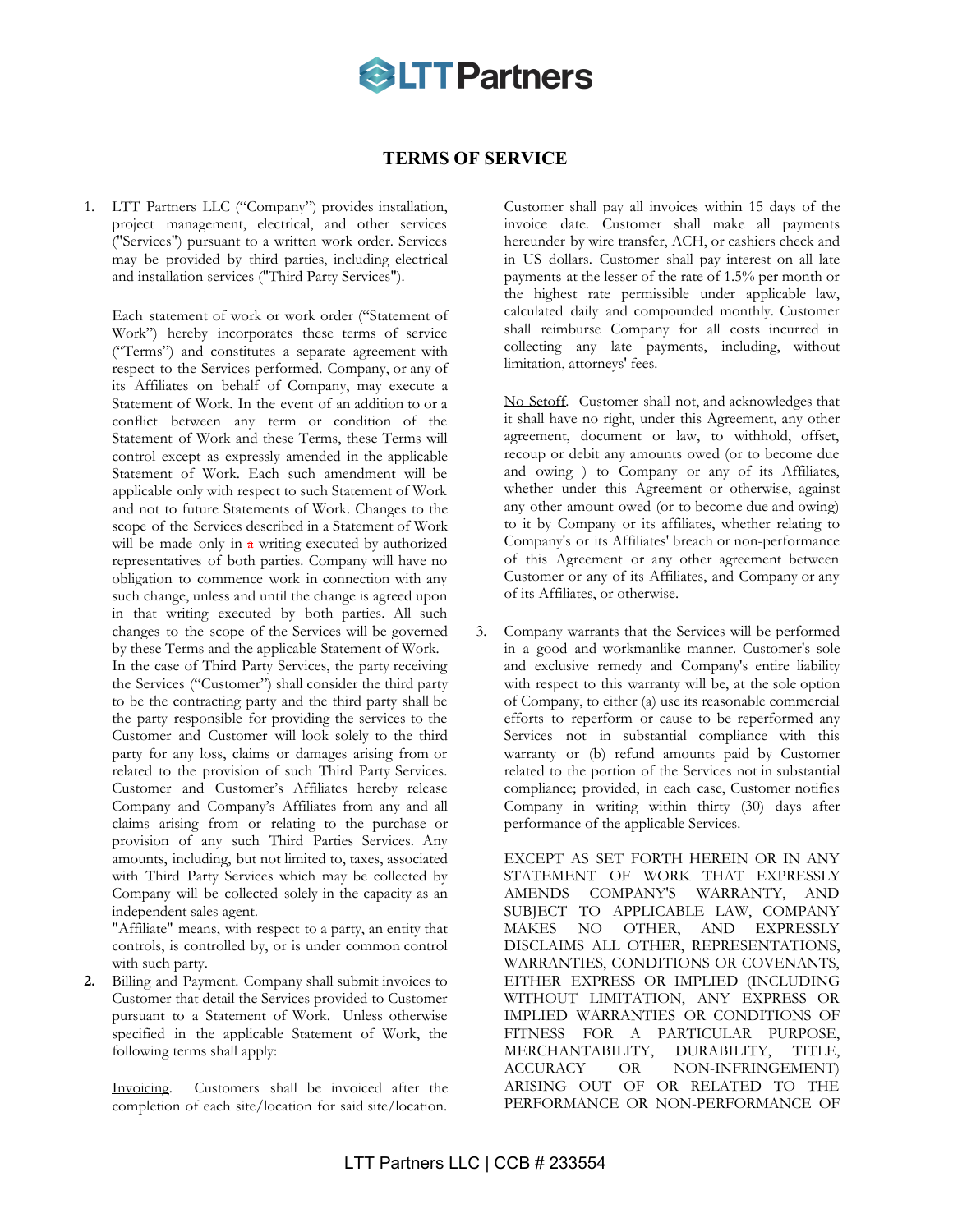

THE SERVICES, INCLUDING BUT NOT LIMITED TO ANY WARRANTY RELATING TO THIRD PARTY SERVICES, ANY WARRANTY WITH RESPECT TO THE PERFORMANCE OF ANY HARDWARE OR SOFTWARE USED IN PERFORMING SERVICES AND ANY PERFORMING SERVICES AND ANY WARRANTY CONCERNING THE RESULTS TO BE OBTAINED FROM THE SERVICES. THIS DISCLAIMER AND EXCLUSION SHALL APPLY EVEN IF THE EXPRESS WARRANTY AND LIMITED REMEDY SET FORTH HEREIN FAILS OF ITS ESSENTIAL PURPOSE. CUSTOMER ACKNOWLEDGES THAT NO REPRESENT-ATIVE OF COMPANY OR OF ITS AFFILIATES IS AUTHORIZED TO MAKE ANY REPRESENT-ATION OR WARRANTY ON BEHALF OF COMPANY OR ANY OF ITS AFFILIATES THAT IS NOT IN THIS AGREEMENT OR IN A STATEMENT OF WORK EXPRESSLY AMEND-ING COMPANY'S WARRANTY.

Company will not be responsible for and no liability shall result to Company or any of its Affiliates for any delays in delivery or in performance which result from any circumstances beyond Company's reasonable control, including, but not limited to, product unavailability, carrier delays, delays due to fire, severe weather conditions, failure of power, labor problems, acts of war, terrorism, embargo, acts of God or acts or laws of any government or agency. Any shipping dates or completion dates provided by Company or any purported deadlines contained in a Statement of Work or any other document are estimates only.

The Services may include selection of products, advice regarding placement, systems integration, and other professional advice. Company offers no warranty of any kind relating to Customer's needs, and Customer cannot rely on Company's or Company Affiliate's recommendation as being applicable to Customer's needs. Company expressly disclaims all liability for foreseeable harms, including without limitation theft and damage, resulting from security systems that are inoperable, not placed to observe the harm, or not monitored.

4. Company may perform the Services at Customer's place of business, at Company's own facilities or such other locations as Company and Customer deem appropriate. When the Services are performed at Customer's premises, Company will attempt to perform such Services within Customer's normal business hours unless otherwise jointly agreed to by the parties. Customer will also provide Company access to Customer's staff and any other Customer resources

(and when the Services are provided at another location designated by Customer, the staff and resources at such location) that Company determines are useful or necessary to provide the Services. When the Services are provided on Customer's premises or at another location designated by Customer, Customer agrees to maintain adequate insurance coverage to protect Company and Customer's premises and to indemnify and hold Company and its Affiliates, and its and their agents and employees harmless from any loss, cost, damage or expense (including, but not limited to, attorneys' fees and expenses) arising out of any product liability, death, personal injury or property damage or destruction occurring at such location in connection with the performance of the Services, other than solely as a result of Company's gross negligence or willful misconduct.

- 5. Either party may terminate performance of a Service or a Statement of Work for cause if the other party fails to cure a material default in the time period specified herein. Any material default must be specifically identified in a written notice of termination. After written notice, the notified party will, subject to the provision of warranties herein, have thirty (30) days to remedy its performance except that it will only have ten (10) days to remedy any monetary default. Failure to remedy any material default within the applicable time period provided for herein will give cause for immediate termination, unless such default is incapable of being cured within the time period in which case the defaulting party will not be in breach (except for Customer's payment obligations) if it used its reasonable efforts to cure the default. In the event of any termination of the Services or a Statement of Work, Customer will pay Company for all Services performed and expenses incurred up to and including the date of termination plus any termination fee if one is set forth in the applicable Statement of Work. In such event Customer will also pay Company for any out-of-pocket demobilization or other direct costs resulting from termination. Upon termination, all rights and obligations of the parties under this Agreement will automatically terminate except for any right of action occurring prior to termination, payment obligations and obligations that expressly or by implication are intended to survive termination (including, but not limited to, limitation of liability, indemnity, confidentiality, or this survival provision).
- 6. Company will not be responsible for and no liability shall result to Company or any of its Affiliates for any delays in delivery or in performance which result from any Third Party Services. Company (and its employees and agents) shall provide the Services as an independent contractor. Nothing in these terms is